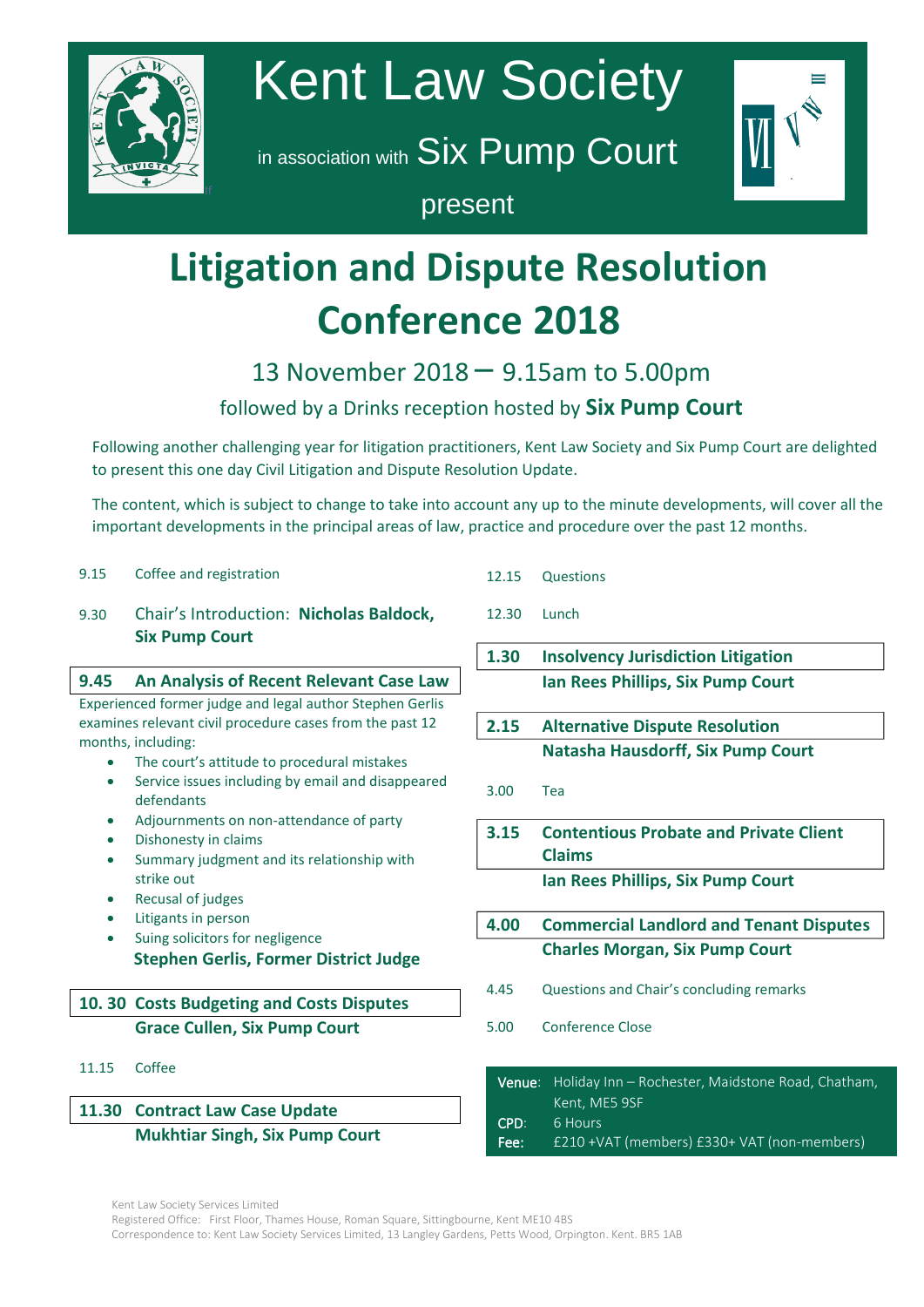#### **Speakers**

**Stephen Gerlis** was appointed as a full-time District Judge in 1988 and retired in October 2012. He was also a Recorder in both the County Court and the Crown Court. He was originally a solicitor and became secretary and, later, President of the West London Law Society. He has also been Chairman of the London Association of District Judges. Until his retirement he was a member of the Advisory Group on Judicial Appointments and was on the founding group which introduced information technology to the judiciary. He is author of *Domestic Proceedings in the Magistrates Court* (Longmans); *County Court Practice Notes* (Cavendish); co-author of *The Civil Practitioner's Handbook* (Sweet & Maxwell), *Civil Procedure* (Cavendish); *Post-Woolf Briefing* (Hawksmere) and a contributor to the *Civil Court Service* (Jordans). He is one of the coauthors of *The Adoption and Children Act* published by Butterworths. He is also co-editor of the monthly *Busy Solicitors Digest* which features on Lawtel and formerly General Editor of *Civil Court Precedents* (Sweet & Maxwell). He used to write regularly on judicial matters for the *Times* and the Law Society's *Gazette*, for which he still contributes to the "From the Bench' article. In recent years he took part in a BBC programme on '*Legal Language'* together with Stephen Fry. He is still writes and lectures widely on a range of subjects surrounding the work of the County Court.

The following are all barristers at Six Pump Court Chambers:

**Ian Rees Phillips** read Jurisprudence at Lady Margaret Hall, Oxford University, where he was awarded the Emily Parks and Sheilagh Griffiths Scholarships. He was called to the Bar in 2009 by Middle Temple as an Astbury Scholar. Ian has a focused civil and commercial law practice and commonly appears in the County Court and High Court in fields such as landlord and tenant, personal injury, consumer credit, insurance and trusts of land. He also regularly represents both claimants and employers in the employment tribunal and has a burgeoning criminal regulatory practice.

**Natasha Hausdorff** began her legal career training at the American commercial law firm Skadden, Arps, where she focused on international dispute resolution, high value litigation and international arbitration (including investment treaty arbitration). While at Skadden she also worked on M&A deals, restructuring projects (including schemes of arrangement) and, on secondment to Brussels, competition investigations and merger clearance with the European authorities. Since coming to the bar, she has undertaken a range of civil and commercial court work and advised on civil claims for insurers and commercial clients.

**Charles Morgan** has been in practice at the Bar since 1979. He has throughout practised in areas of commercial property law including landlord and tenant, covenants affecting land, easements, development agreements, compulsory purchase and compensation, contaminated land and related planning issues. His former membership of Chancery commercial chambers (Enterprise Chambers) provided a thorough grounding in many other aspects of commercial work including building and engineering contracts, insolvency, banking, insurance and sale of goods. For the past 25 years he has also practised in areas of environmental law with a particular emphasis on water and water industry law, in which field he is an acknowledged specialist.

**Nicholas Baldock** specialises in personal injury, property damage and commercial disputes. He undertakes inquests and drafts contractual documents. He is a qualified mediator and represents parties in mediations. He is currently advising a large multi-national on the potential civil, regulatory, commercial and criminal liability in the light of the issues arising out of the Grenfell tragedy

**Mukhtiar Singh** specialises in employment law and is instructed in a wide spectrum of disputes in the tribunal and courts. He acts on behalf of employees and employers, and has a particular interest in discrimination and whistleblowing. With over 30 years' experience of workforce relations, including 20 years as a police detective, he is known for his pragmatism and ability to master fact-heavy cases. He had been ranked in Chambers and Partners since 2016, who note him as, "A patient and tactically astute fighter who is respected by judges. His client care is fantastic." His practice extends to professional discipline and a wide-range of commercial matters, with a particular interest in areas overlapping with employment, such as restraint of trade, breach of confidence and director/shareholder disputes.

**Grace Cullen** graduated with a law degree from Trinity College, University of Cambridge where she was awarded a Part 1A Tripos Prize and Whittaker Scholarship. She was called to the Bar by Lincoln's Inn in 2005 as a Hardwick Scholar. She regularly acts for both Claimants and Defendants in fast and multi-track cases, and appears in the Court of Appeal, including life-altering injuries and stress at work claims. She has a particular expertise in health and safety at work cases, including construction sites, factories and warehouses. Grace also has experience in respect of contractual disputes and landlord and tenant.